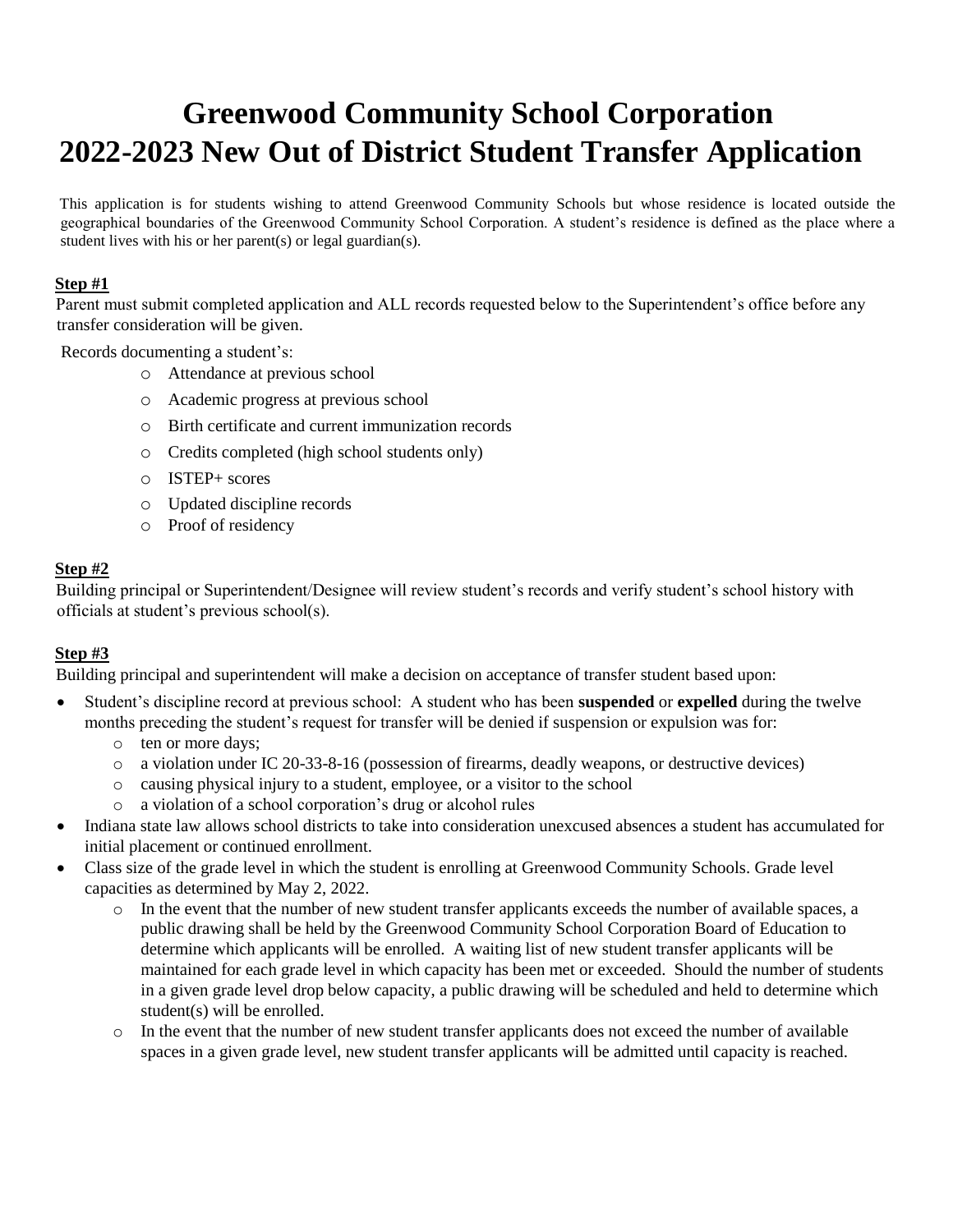## **Greenwood Community School Corporation 2022-2023 New Out of District Student Transfer Application**

This application is for students wishing to attend Greenwood Community Schools but whose residence is located outside the geographical boundaries of the Greenwood Community School Corporation. A student's residence is defined as the place where a student lives with his or her parent(s) or legal guardian(s).

Parent or legal guardian should complete this section, sign, and present application to the Superintendent's Office located at 605 West Smith Valley Road, Greenwood, IN 46142.

| School Year:                                                                                           | 2022-2023                               | Application Date:                                                                                                                                |  |  |  |  |
|--------------------------------------------------------------------------------------------------------|-----------------------------------------|--------------------------------------------------------------------------------------------------------------------------------------------------|--|--|--|--|
| <b>Student Name</b>                                                                                    |                                         | Anticipated Grade Level in 2022-2023:                                                                                                            |  |  |  |  |
| Birthdate:                                                                                             |                                         | Home School District:                                                                                                                            |  |  |  |  |
|                                                                                                        |                                         | Parent/Legal Guardian Name(s): <a><br/>Is parent/legal guardian an employee of Greenwood Community School Corporation? Yes<br/>N<sub>o</sub></a> |  |  |  |  |
|                                                                                                        |                                         |                                                                                                                                                  |  |  |  |  |
|                                                                                                        |                                         |                                                                                                                                                  |  |  |  |  |
|                                                                                                        |                                         |                                                                                                                                                  |  |  |  |  |
|                                                                                                        | School(s) attended in the last year:    |                                                                                                                                                  |  |  |  |  |
| School 1 Name:                                                                                         | <u> 1989 - Johann Barbara, martxa a</u> | Dates of Attendance:                                                                                                                             |  |  |  |  |
| School 2 Name:                                                                                         |                                         | Dates of Attendance:                                                                                                                             |  |  |  |  |
| School 3 Name:                                                                                         |                                         | Dates of Attendance<br><u> 1989 - Johann Stoff, deutscher Stoffen und der Stoffen und der Stoffen und der Stoffen und der Stoffen und der</u>    |  |  |  |  |
| *List siblings of this student currently applying for out-of-district transfer status (if applicable): |                                         |                                                                                                                                                  |  |  |  |  |
| Sibling 1 Name:                                                                                        |                                         |                                                                                                                                                  |  |  |  |  |
| Sibling 2 Name:                                                                                        |                                         | Anticipated Grade in 22-23:                                                                                                                      |  |  |  |  |
| Sibling 3 Name:                                                                                        |                                         | Anticipated Grade in 22-23:                                                                                                                      |  |  |  |  |

\*A separate application must be completed for **each student** requesting a transfer to Greenwood Community Schools.